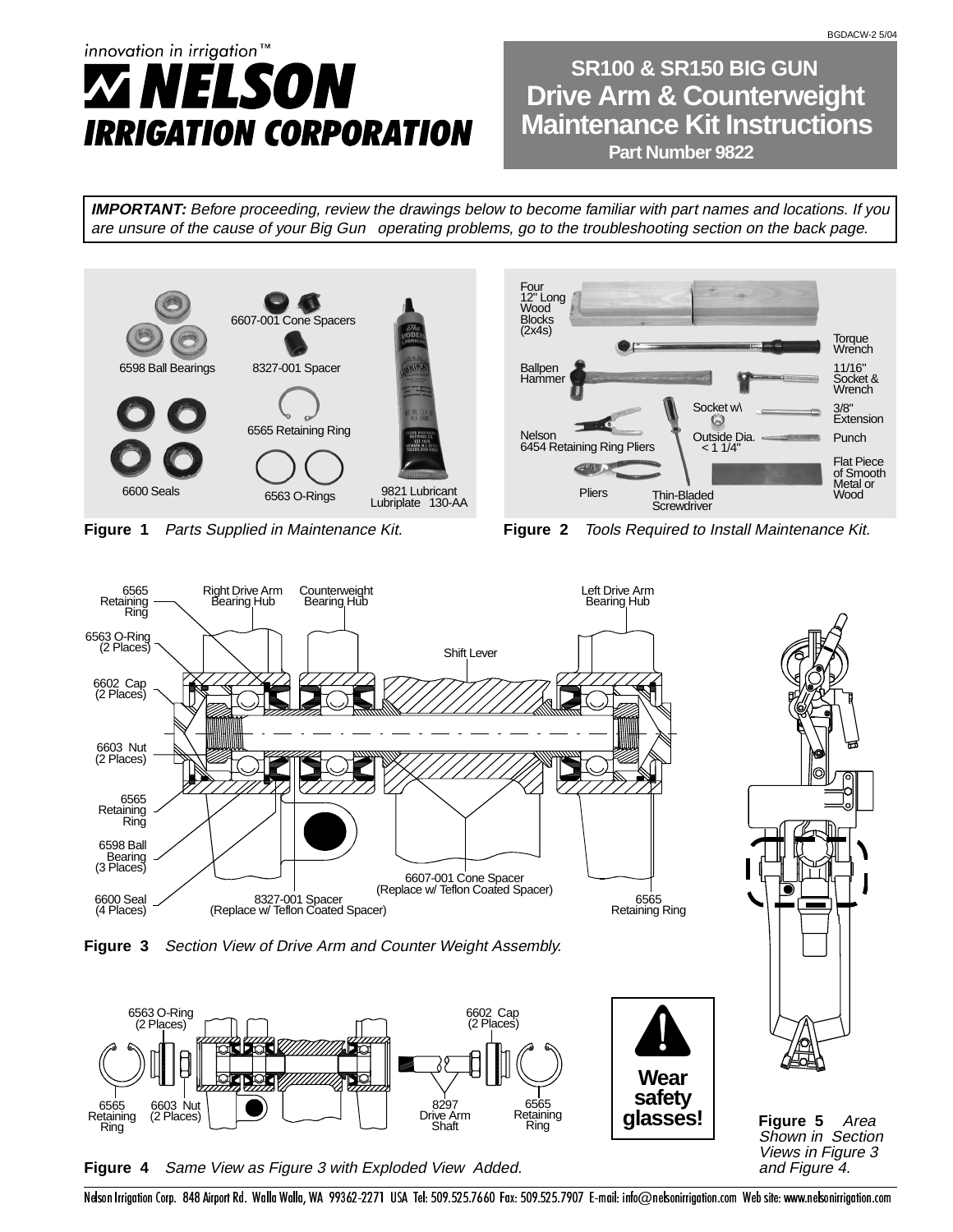# **Disassembly Instructions SR100 & SR150 Drive Arm and Counterweight Assembly**



#### **Procedure 1**

Using 6454 retaining ring pliers, remove two 6565 retaining rings, one from left drive arm bearing hub and one from right drive arm bearing hub (see Figure 6). Using pliers, remove one 6602 end cap from each hub. Using two socket wrenches fitted with 11/16" sockets, one at each end of 8297 drive arm shaft, remove 6603 nut from one end of shaft. Push shaft in until opposite end can be grasped by nut and pull shaft completely out of assembly. Remove remaining nut from shaft and roll shaft on flat surface to check for straightness. If bent, replace shaft.

### **Procedure 2**

Insert blade of screwdriver between right drive arm bearing hub and counterweight bearing hub (see Figure 7). Work blade against 8327-001 spacer, and slide spacer and 6598 ball bearing in direction indicated by arrow in Figure 8. Rotate right drive arm bearing hub up and remove drive arm from Big Gun®.



Locate a socket or similar tool with an outside diameter slightly less than outside diameter of 6598 ball bearing (less than 1 1/4" or 30mm). Support counterweight as shown in Figure 10. Center socket over bearing and remove bearing by tapping on socket.

#### **Figure 9**

### Remove 6607-001 cone

**Procedure 3**

spacer from counterweight. As shown in Figure 9, insert thin screwdriver blade under lip of 6600 seal and pry seal out. Turn counterweight over and remove opposite seal in same manner.



**Figure 8**

### **Procedure 4**





### **Procedure 5**

**IMPORTANT**: Bore of right drive arm bearing hub contains retaining ring 6565. As shown in Figure 3, this retaining ring is located between 6600 seal and 6598 ball bearing. If bearing is driven towards seal with retaining ring in place, damage to drive arm hub will result!

Remove 6607-001 cone spacer from left drive arm bearing hub. Working from seal side of drive arm hubs, use finger pressure to push one 6598 ball bearing from each hub. When originally installed, bearings are a slip fit. If finger pressure will not remove bearings, position drive arm as shown in Figure 11. Using a screwdriver and hammer, lightly tap bearings out.



**Figure 12**

## **Procedure 6**

Support drive arm as shown in Figure 12. Drive 6600 seal out of hub with screwdriver (or punch) and hammer. Turn drive arm over and remove 6600 seal from opposite hub. Clean all foreign material from hub bores.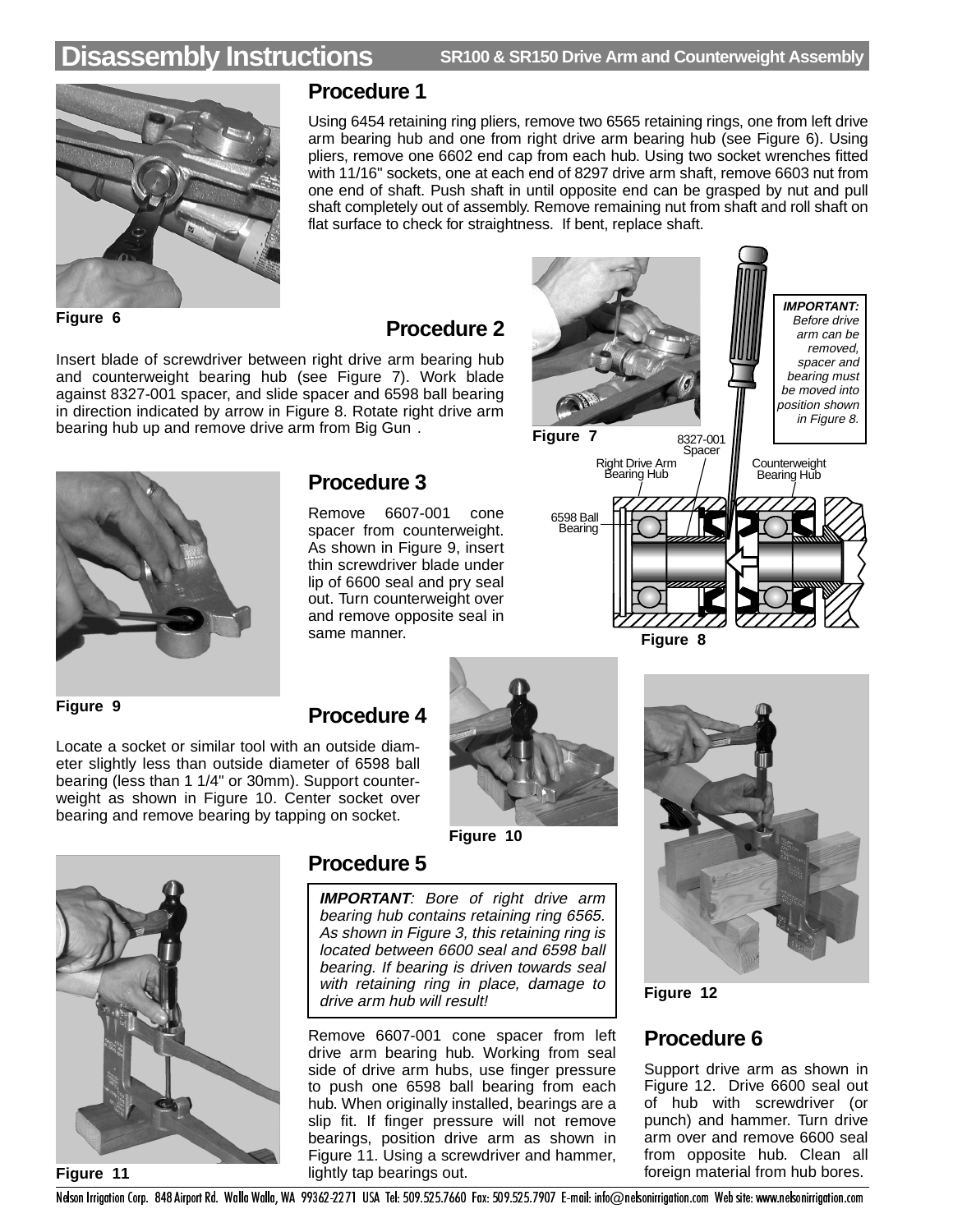### **Procedure 1**

With counterweight on flat surface, place new 6598 ball bearing in bore of hub. Using same tools as in procedure 4 of Disassembly, center bearing in bore. Measure to confirm bearing is centered. Position new 6600 seal over bore of hub with lip of seal facing up. Place flat piece of smooth metal or wood on top of seal. Using a hammer, lightly tap seal into bore until lip is flush with face of hub. Turn counterweight over and, in same manner, install new 6600 seal in bore of hub.

### **Procedure 2**

Support drive arm as shown in Figure 13. With lip of the seal facing up, position new 6600 seal over bore of lower hub. Place flat piece of smooth metal or wood on top of seal. Insert punch or similar tool through bore of upper hub and let it rest on piece of metal or wood. Tap lightly on punch with a hammer and drive seal squarely into bore of hub until lip of seal is flush with face of hub. Turn drive arm over and, in same manner, install new 6600 seal in other drive arm bearing hub.

**IMPORTANT:** Do not remove pink silicone lubricant from lip of 6600 seals. Lubricant minimizes friction between seals and spacers and is essential to proper operation.

Working from outer ends of Left and Right Drive Arm Hubs, insert one new factorylubricated 6598 Ball Bearing in each hub. With finger pressure, push each bearing into bore of hub until bearing contacts back side of seal.



#### **Figure 14**

### **Procedure 4**

Insert new 6607-001 cone spacer into 6600 seal located on inner side of counterweight. While facing nozzle, hold counterweight in position on left side of gun. Grasp drive arm and hold vertically with drive vanes down and right drive arm bearing hub (side with black bumper) to left. Move drive arm into position around nozzle and range tube. Engage bearing hub with counterweight and roll other bearing hub into position on right side of gun. With finger pressure, push 6598 ball bearing and 8327-001 spacer to right and into position shown in Figure 16. Push 8297 drive arm shaft through bore of assembled components (see Figure 18). Install 6603 nut onto shaft with washer face of nut towards shaft (see Figure 17). As shown in Figure 19, torque nut to 25 ft-lbs (34 N-m).



Insert new 8327-001 spacer into 6600 seal of right drive arm bearing hub (see Figure 14). Push spacer in until flush with lip of seal (see Figure 15). Pushing spacer in will also push bearing over. Insert new 6607-001 cone spacer into 6600 seal of left drive arm bearing hub. Install 6603 nut on shoulder end of 8297 drive arm shaft with washer face of nut towards shaft (see Figure 17 below). Screw nut all the way down threads and seat against shoulder of shaft.



**Figure 17**



**Figure 18**



**Figure 13**



**Figure 19**